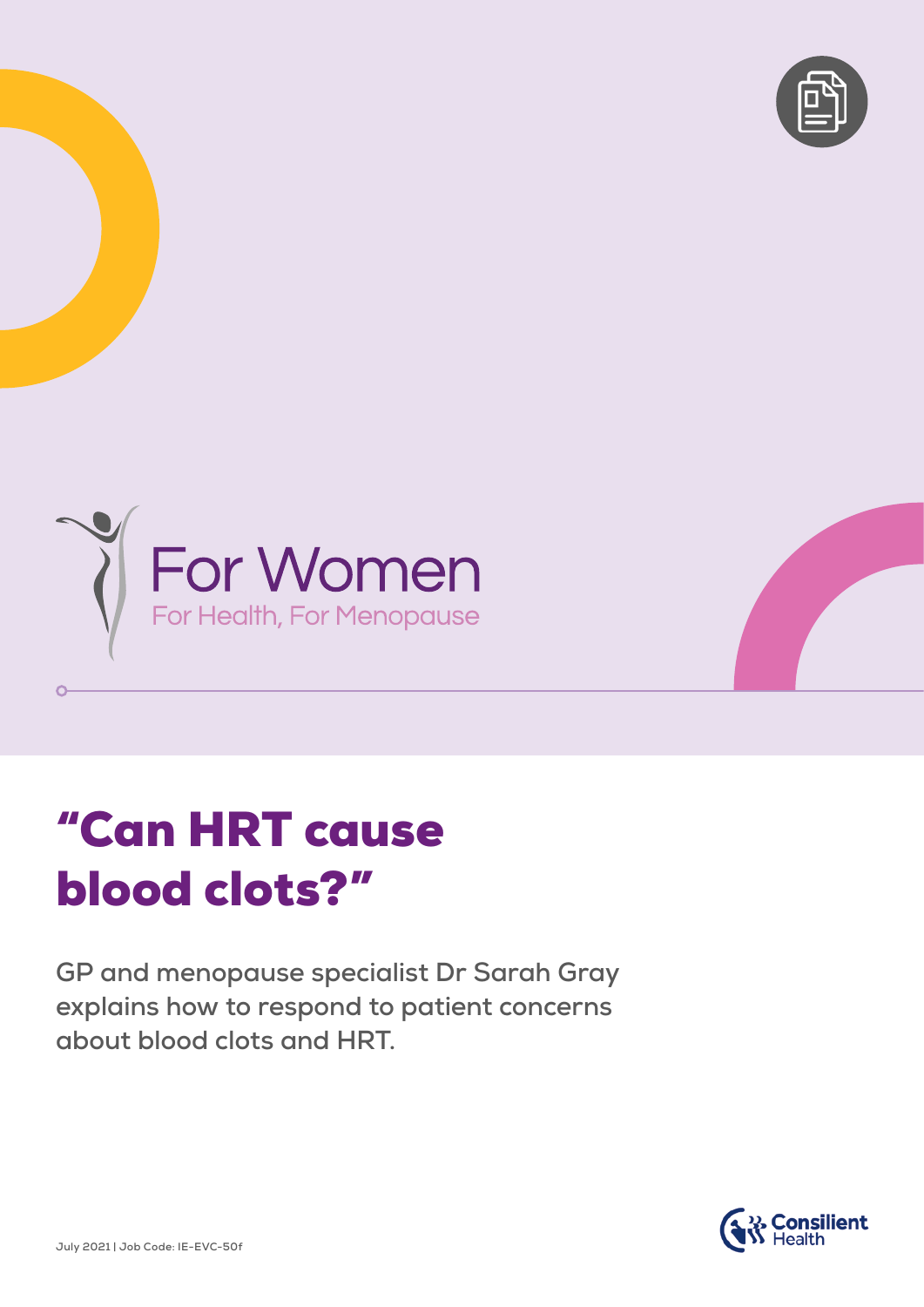



## Q: **"Can HRT cause blood clots?"**

A: Blood clotting (venous thromboembolism or VTE) happens for a whole variety of reasons, and although it isn't caused by hormone replacement therapy (HRT), HRT might affect how likely it is to happen.

The hormone estrogen is known to increase the blood's ability to coagulate and therefore, clot. HRT tablets (but not transdermal methods, eg patches, gels or sprays) are linked with a higher risk of developing a blood clot.

If the patient is already at higher risk of blood clots (for example with a family history or obese) consider prescribing transdermal estrogen rather than tablets.

### **Menopause: diagnosis and management NICE Guideline (NG23<sup>1</sup> ) advises:**

- the risk of venous thromboembolism (VTE) is increased by oral HRT compared with baseline population risk.
- The progestogen component of HRT may also influence the risk of a DVT, which may be greater with androgenic synthetic progestogens than natural progesterone (but

findings from observational studies need confirmation)

- the risk of VTE associated with HRT is greater for oral than transdermal preparations.
- the risk associated with transdermal HRT given at standard therapeutic doses is no greater than baseline population risk.
- Risk increases with age and BMI among other risk factors.

The effect of estrogens on blood clotting are fairly small and vary according to the dose of the estrogen in the HRT. The effect can be significant if the starting dose is of a high level.

The effect also varies according to the type of estrogen – the sorts of estrogen in contraceptive pills have a greater tendency to affect blood clotting than the natural estrogens that are in HRT<sup>2</sup>.

#### **REFERENCES:**

**1** Menopause: diagnosis and management (NG23) https://www.nice.org.uk/guidance/ng23/chapter/Recommendations#individualised-care **2** Vinogradova BMJ 2019

**This resource has been produced by primary care medical professionals on behalf of Theramex. Remember this is guidance and to please use your clinical judgement on a case-by-case basis.**